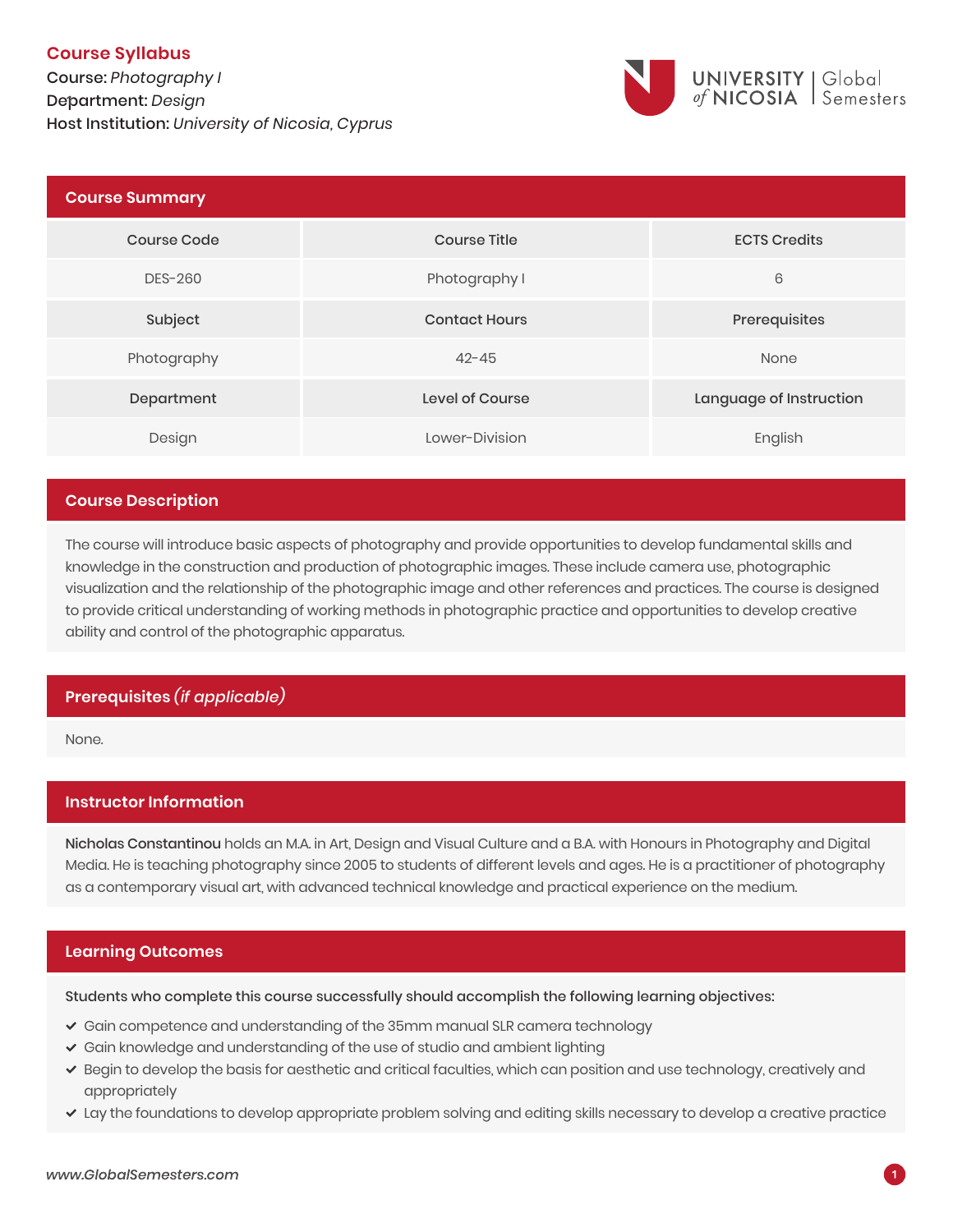#### Class Sessions:

- **1.** Introductory overview of the course in relationship to photographic ideas and practices. Familiarization with 35mm manual cameras and theoretical basis of shutter and aperture relationship.
- **2.** Practical workshop, exploring the effects of the depth-of-field. Students work in groups within the studio. Each student is expected to create three photographs, which they clearly illustrate the objectives of the workshop.
- **3.** Students complete the depth-of-field workshop.
- **4.** Students are given a demonstration on basic studio lighting by using tungsten lights. This is followed by a hands-on workshop under the supervision of the photography tutor.
- **5.** Students complete the lighting workshop.
- **6.** The work of students is reviewed within an informal tutorial. Students consider the deliberate use of depth-of-field and lighting as a means of effective meaning. This is followed by a presentation relating to the project and further discussion with the tutor. Students are given a research assignment, based on visual images, which is to be undertaken in their own free time.
- **7.** Analytical description of Portfolio 1 project and Written Essay on Visual Symbolism on photography.
- **8.** Students bring the visual material to the classroom. During this session students engage in a textual exercise where meaning is derived through detailed observation and association of the image. Students continue to work on this exercise in their own time.
- **9.** Students commence on their particular projects using the studio and knowledge and skills acquired during the course.
- **10.** Students use this session to edit, print and discuss their work in progress with their tutor.
- **11.** Students finalize their Portfolio 1 project refining their ideas and images. Students are supervised throughout this period. Critical and practical feedback and assistance is given.
- **12.** Analytical description of Portfolio 2 project. Students use this session to edit, print and discuss their work in progress with their tutor.
- **13.** All selected photographs should be printed by this stage and ready for final presentation and submission, along with all required research work and the final paper.
- **14.** Students submit on a CD their photographs of Portfolio 2 project for assessment.

# **Tasks and Assignments**

Students are expected to produce and submit at a date specified by the photography tutor, the following work:

- **1.** Three photographs that are taken during the "depth of field" workshop that clearly illustrate the effects of different aperture settings.
- **2.** Two photographs that adequately demonstrate different lighting possibilities within the studio as demonstrated by the tutor.
- **3.** Students are expected to undertake basic research in relationship to their final essay. The material of this research is both visual and textual and relates to concerns raised during the course through the seminar/presentation by the tutor and the subsequent workshop in observation and association.
- **4.** As an essential part of this course, students are required to write a paper, minimum 750 words, which explore the idea of visual symbolism and its use within photography.
- **5.** As part of their final photographic projects students are expected to produce and submit a set of photographs that creatively and intelligently demonstrate issues discussed in class. More analytical details on the major photographic projects "Portfolio 1" and "Portfolio 2" will be given to students in due course.